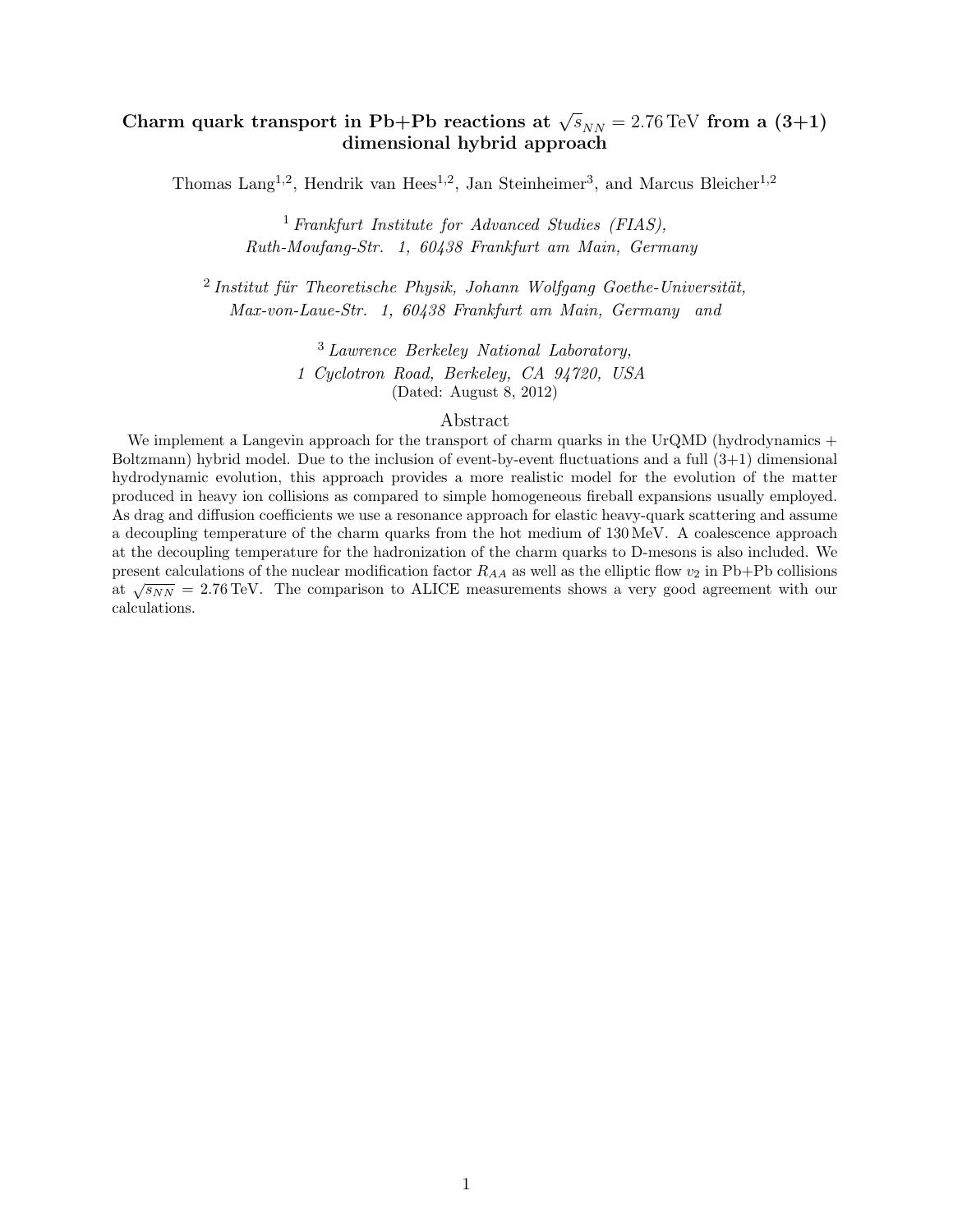### I. INTRODUCTION

One major goal of high-energy heavy-ion physics is to recreate the phase of deconfined matter, where quarks and gluons more quasi free (the Quark Gluon Plasma, QGP) as it might have existed a few microseconds after the Big Bang. Various experimental facilities have been built to explore the properties of this QGP experimentally, while on the theory side a multitude of (potential) signatures and properties of the QGP have been predicted [1–3].

Heavy quarks are an ideal probe for the QGP. They are produced in the primordial hard collisions of the nuclear reaction and therefore probe the created medium during its entire evolution process. When the system cools down they hadronize, and their decay products can finally be detected. Therefore, heavy-quark observables provide new insights into the interaction processes within the hot and dense medium. Two of the most interesting observables are the elliptic flow,  $v_2$ , and the nuclear modification factor,  $R_{AA}$ , of open-heavy-flavor mesons and their decay products like "non-photonic" single electrons. The measured large elliptic flow,  $v_2$ , of open-heavy-flavor mesons and the "non-photonic single electrons or muons" from their decay underline that heavy quarks take part in the collective motion of the bulk medium, consisting of light quarks and gluons. The nuclear modification factor shows a large suppression of the open-heavy flavor particles' spectra at high transverse momenta  $(p_T)$  compared to the findings in pp collisions. This also supports a high degree of thermalization of the heavy quarks with the bulk medium. A quantitative analysis of the degree of thermalization of heavy-quark degrees of freedom in terms of the underlying microscopic scattering processes thus leads to an understanding of the mechanisms underlying the large coupling strength of the QGP and the corresponding transport properties.

In this letter, we explore the medium modification of heavy-flavor transverse momentum  $(p_T)$ spectra. In contrast to previous studies, see e.g.  $[4-22]$ , we perform the simulation based on a hybrid model, consisting of the Ultra-relativistic Quantum Molecular Dynamics (UrQMD) and a (3+1) dimensional hydrodynamical model to simulate the bulk medium. This approach includes event-by-event initial-state fluctuations and a full  $(3+1)$ -dimensional hydrodynamics. The heavyquark propagation in the medium is described within a relativistic Langevin approach.

# II. DESCRIPTION OF THE MODEL

The UrQMD hybrid model has been developed to combine the advantages of transport theory and (ideal) fluid dynamics [23]. It uses initial conditions, generated by the UrQMD model [24, 25], for a full (3+1) dimensional ideal fluid dynamical evolution, including the explicit propagation of the baryon current. After a Cooper-Frye transition back to the transport description, the freeze out of the system is treated dynamically within the UrQMD approach. The hybrid model has been successfully applied to describe particle yields and transverse dynamics from AGS to LHC energies [23, 26–29] and is therefore a reliable model for the flowing background medium.

The equation of state we use for our calculations includes quark and gluonic degrees of freedom coupled to a hadronic parity-doublet model [30]. It includes a smooth crossover at low baryon densities between an interacting hadronic system and a quark gluon plasma. The thermal properties of the EoS are in agreement with lattice QCD results at vanishing baryon density, and the EoS therefore is well suited for our investigation at LHC energies.

The diffusion of a "heavy particle" in a medium consisting of "light particles" can be described with help of a Fokker-Planck equation [9, 17, 21, 31–35] as an approximation of the collision term of the corresponding Boltzmann equation. It can be mapped into an equivalent stochastic Langevin equation, suitable for numerical simulations. In the relativistic realm such a Langevin process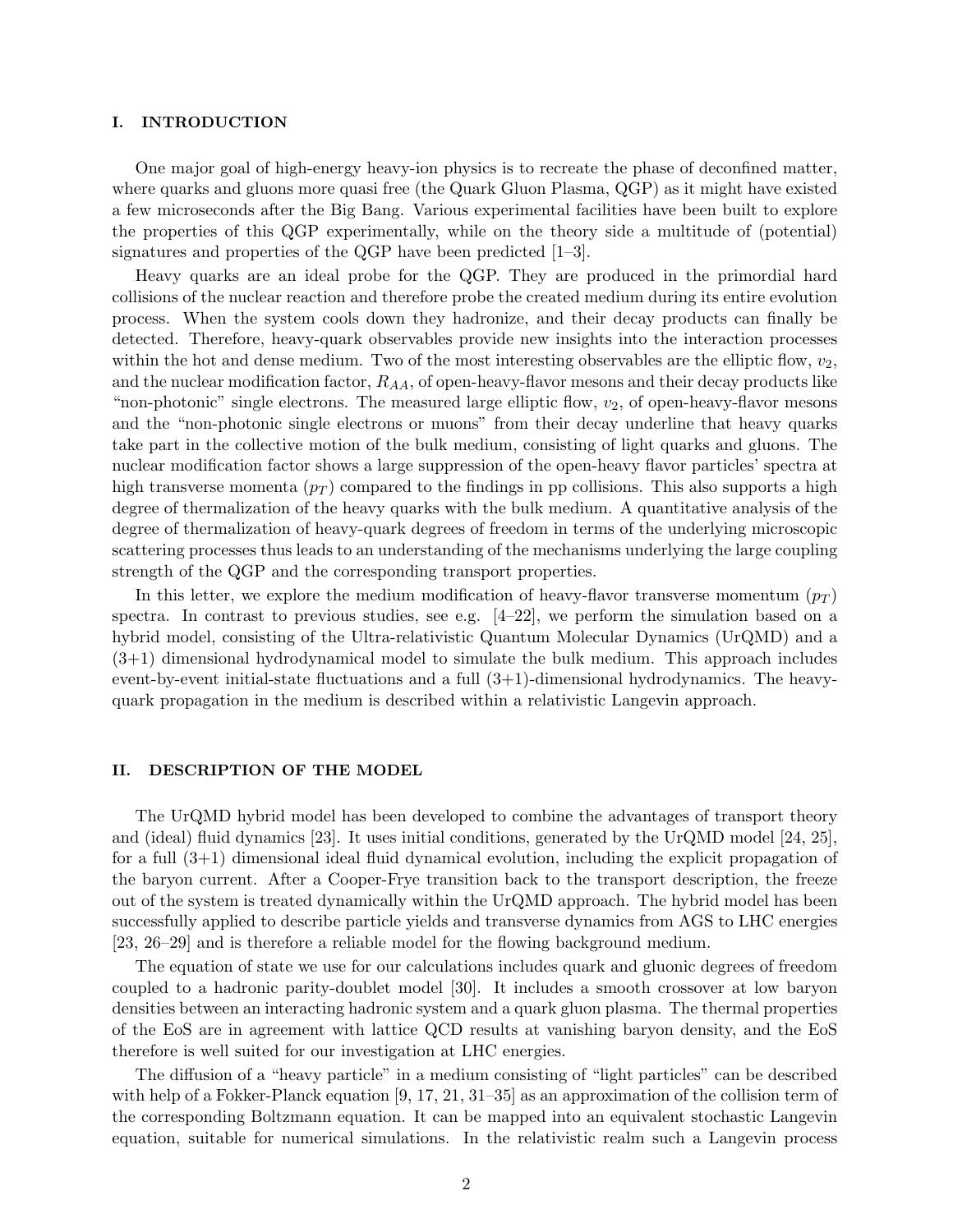reads

$$
dx_j = \frac{p_j}{E} dt,
$$
  
\n
$$
dp_j = -\Gamma p_j dt + \sqrt{dt} C_{jk} \rho_k.
$$
\n(1)

Here  $E = \sqrt{m^2 + p^2}$ , and  $\Gamma$  is the drag or friction coefficient. The covariance matrix,  $C_{jk}$ , of the fluctuating force is related with the diffusion coefficients. Both coefficients are dependent on  $(t, x, p)$  and are defined in the (local) rest frame of the fluid. The  $\rho_k$  are Gaussian-normal distributed random variables, i.e., its distribution function reads

$$
P(\rho) = \left(\frac{1}{2\pi}\right)^{3/2} \exp\left(-\frac{\rho^2}{2}\right). \tag{2}
$$

The fluctuating force thus obeys

$$
\left\langle F_j^{(\text{fl})}(t) \right\rangle = 0, \quad \left\langle F_j^{(\text{fl})}(t) F_k^{(\text{fl})}(t') \right\rangle = C_{jl} C_{kl} \delta(t - t'). \tag{3}
$$

It is important to note that with these specifications the random process is not yet uniquely determined since one has to specify, at which argument of the momentum the covariance matrix  $C_{jk}$  has to be taken to define the stochastic time integral in (1). Thus, we set

$$
C_{jk} = C_{jk}(t, \mathbf{x}, \mathbf{p} + \xi \mathrm{d}\mathbf{p}). \tag{4}
$$

For  $\xi = 0$ ,  $\xi = 1/2$ , and  $\xi = 1$  the corresponding Langevin processes are called the pre-point Ito, the mid-point Stratonovic-Fisk, and the post-point Ito (or Hänggi-Klimontovich) realization.

The drag and diffusion coefficients for the heavy-quark propagation within this framework are taken from a resonance approach [33].

The initial production of charm quarks in our approach is based on a Glauber approach. For the realization of the initial collision dynamics we use the UrQMD model. We perform a first UrQMD run excluding interactions between the colliding nuclei and save the nucleon-nucleon collision spacetime coordinates. These coordinates are used in a second, full UrQMD run as possible production coordinates for the charm quarks.

The momentum distribution for the initially produced charm quarks serves as the starting point of our calculations. The  $p_T$  distribution is obtained from a fit to PYTHIA calculations. The fitting function for charm quarks with 2.76 TeV is:

$$
\frac{\mathrm{d}N}{\mathrm{d}^2 p_T} = A_1 \frac{1}{(1 + A_1 \cdot (p_T^2)^2)^{A_3}}\tag{5}
$$

with the coefficients  $A_1 = 0.136$ ,  $A_2 = 2.055$  and  $A_3 = 2.862$ . Starting with this distribution as initial condition, at each UrQMD/hydro time-step we perform an Ito-postpoint time-step, as described in Sec. I. We use the UrQMD/hydro's cell velocities, cell temperature, the size of the time-step, and the  $\gamma$ -factor for the calculation of the momentum transfer, propagating all quarks independently. Our approach provides us only with the charm-quark distribution. Since charm quarks cannot be measured directly in experiments we include a hadronization mechanism for D-Mesons, via the use of a quark-coalescence mechanism. To implement this coalescence we perform our Langevin calculation until the decoupling temperature is reached. Subsequently we add the momenta of light quarks to those of the charm quarks. On average the velocity of light quarks can be approximated by the flow-velocity vector of the local hydro cell. The mass of the light quarks is assumed to be 369 MeV so that the D-Meson mass becomes 1.869 GeV when adding the masses of the light quarks and the charm quarks (1.5 GeV).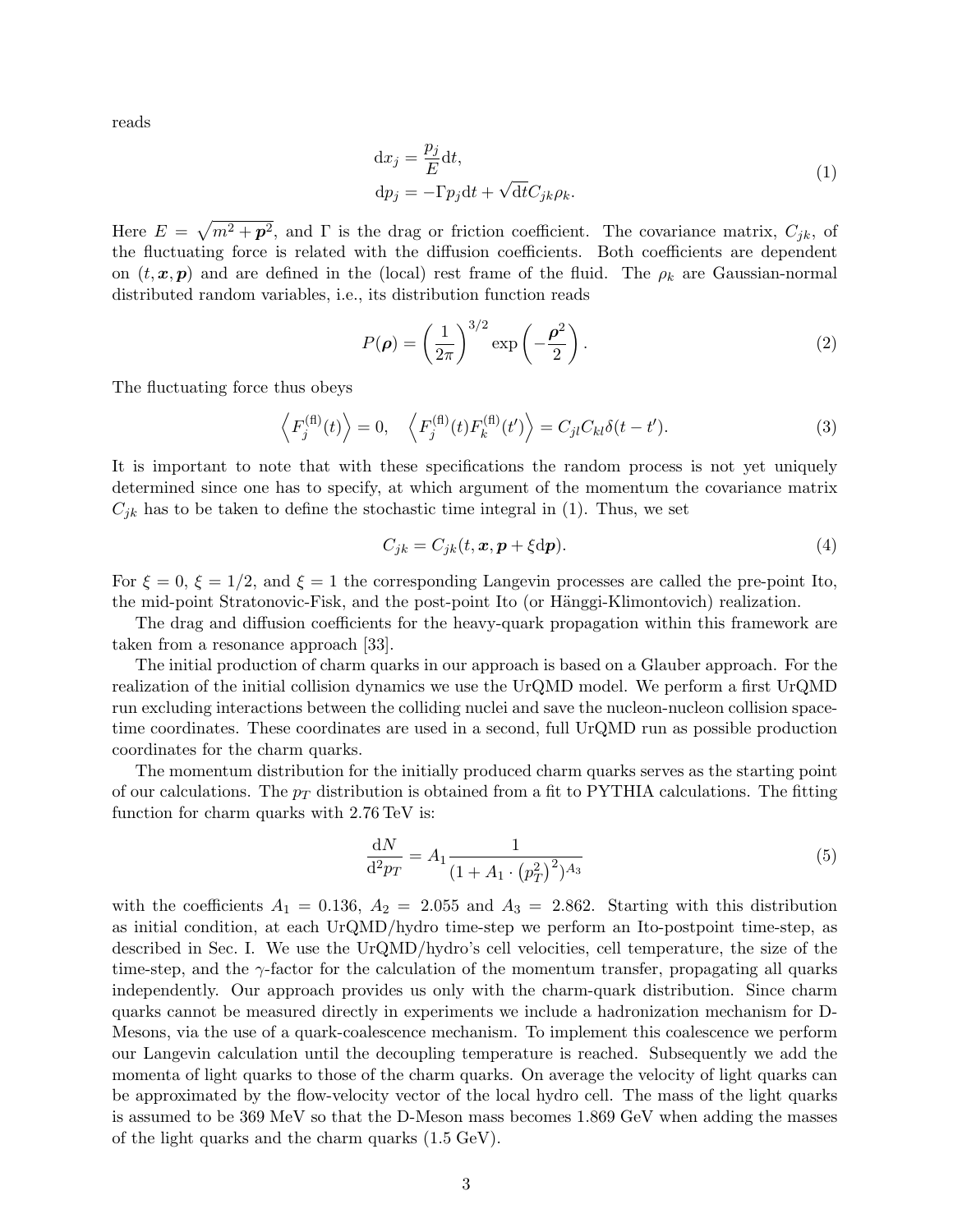## III. ELLIPTIC FLOW  $v_2$  AND NUCLEAR MODIFICATION FACTOR  $R_{AA}$

We have performed our calculations in Pb+Pb collisions at  $\sqrt{s}_{NN} = 2.76$  TeV in a centrality range of 30%-50%. The analysis is done in a rapidity cut of  $|y| < 0.35$  in line with the ALICE data.

Fig. 1 depicts our results for the elliptic flow compared to ALICE measurements. The D-Meson



FIG. 1. Flow  $v_2$  of D-Mesons in Pb+Pb collisions at  $\sqrt{s_{NN}} = 2.76 \,\text{TeV}$  compared to data from the ALICE experiment [36]. A rapidity cut of  $|y| < 0.35$  is employed.

 $v_2$  exhibits a strong increase and reaches a maximum at about  $p_T = 3$  GeV with  $v_2 \sim 15\%$ . Considering the error bars the agreement between the measurements and our calculation is quite satisfactory.

A complementary view on the drag and diffusion coefficients is provided by the nuclear suppression factor  $R_{AA}$ . Figure 2 shows the calculated nuclear modification factor  $R_{AA}$  of D-Mesons at LHC. Here we compare to two data sets available, for  $D^0$  and  $D^+$  mesons. In line with the experimental data the simulation is done for a more central bin of  $\sigma/\sigma_{to} = 0\%$ -20%.



FIG. 2.  $R_{AA}$  of D-Mesons in Pb Pb collisions at  $\sqrt{s_{NN}} = 2.76$  TeV compared to preliminary data from ALICE [37]. A rapidity cut of  $|y| < 0.35$  is employed.

We find a maximum of the  $R_{AA}$  at about 2 GeV followed by a sharp decline to an  $R_{AA}$  of about 0.2 at high  $p_T$ . Especially at low  $p_T$  new measurements would be helpful to conduct a more detailed comparison to the model prediction.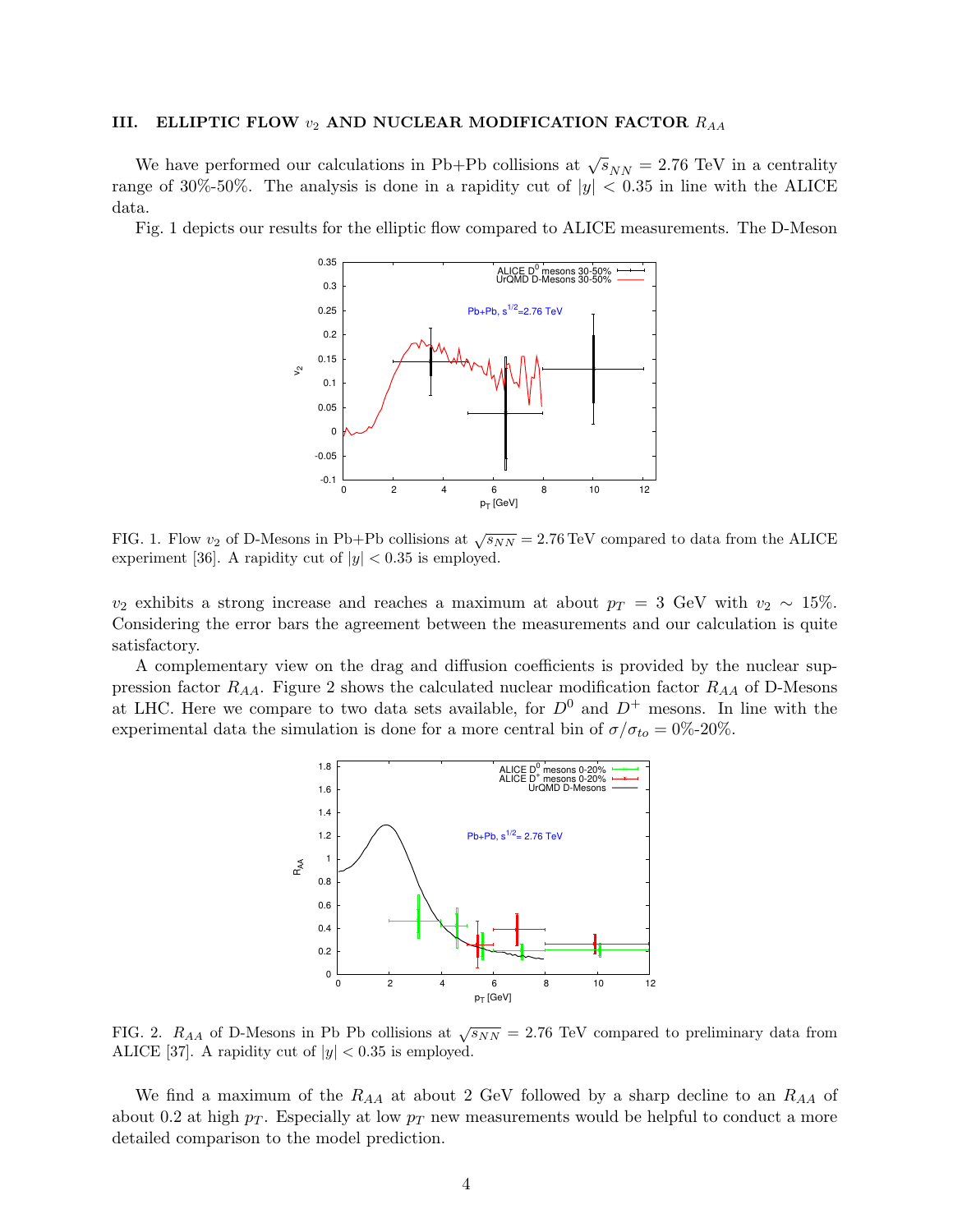In summary we can conclude that our description of the medium modification of charm quarks at LHC energies for both the elliptic flow  $v_2$  and the nuclear modification factor  $R_{AA}$  is compatible with the experimental measurements of ALICE.

## IV. ACKNOWLEDGMENTS

We are grateful to the Center for Scientific Computing (CSC) at Frankfurt for providing computing resources. T. Lang gratefully acknowledges support from the Helmholtz Research School on Quark Matter Studies. This work is supported by the Hessian LOEWE initiative through the Helmholtz International Center for FAIR (HIC for FAIR). J. S. acknowledges a Feodor Lynen fellowship of the Alexander von Humboldt foundation. This work is supported by the Office of Nuclear Physics in the US Department of Energy's Office of Science under Contract No. DE-AC02- 05CH11231. The computational resources have been provided by the LOEWE Frankfurt Center for Scientific Computing (LOEWE-CSC).

- [1] J. Adams et al. (STAR Collaboration), Nucl. Phys. A 757, 102.
- [2] K. Adcox *et al.* (PHENIX Collaboration), Nucl. Phys. A **757**, 184.
- [3] B. Müller, J. Schukraft, and B. Wyslouch,  $(2012)$ , arXiv:1202.3233 [hep-ex].
- [4] J. Aichelin, P. Gossiaux, and T. Gousset, (2012), arXiv:1201.4192 [nucl-th].
- [5] P. Gossiaux, J. Aichelin, and T. Gousset, Prog.Theor.Phys.Suppl. 193, 110 (2012).
- [6] P. Gossiaux, J. Aichelin, T. Gousset, and V. Guiho, J. Phys. G 37, 094019 (2010).
- [7] J. Uphoff, O. Fochler, Z. Xu, and C. Greiner, Phys. Rev. C 84, 024908 (2011).
- [8] J. Uphoff, O. Fochler, Z. Xu, and C. Greiner, (2012), arXiv:1205.4945 [hep-ph].
- [9] G. D. Moore and D. Teaney, Phys. Rev. C 71, 064904 (2005).
- [10] V. Greco, H. van Hees, and R. Rapp, AIP Conf.Proc. 1422, 117 (2012).
- [11] P. B. Gossiaux, S. Vogel, H. van Hees, J. Aichelin, R. Rapp, et al., (2011), arXiv:1102.1114 [hep-ph].
- [12] R. Rapp and H. van Hees, (2009), published in R. C. Hwa, X.-N. Wang (Ed.), Quark Gluon Plasma 4, World Scientific, p. 111, arXiv:0903.1096 [hep-ph].
- [13] H. van Hees, M. Mannarelli, V. Greco, and R. Rapp, Eur. Phys. J. 61, 799 (2009).
- [14] R. Rapp, D. Cabrera, V. Greco, M. Mannarelli, and H. van Hees, (2008), arXiv:0806.3341 [hep-ph].
- [15] R. Rapp and H. van Hees, (2008), published in The Physics of Quarks: New Research, Nova Publishers (Horizons in World Physics, Vol. 265) (2009), arXiv:0803.0901 [hep-ph].
- [16] V. Greco, H. van Hees, and R. Rapp, (2007), arXiv:0709.4452 [hep-ph].
- [17] H. van Hees, M. Mannarelli, V. Greco, and R. Rapp, Phys. Rev. Lett. 100, 192301 (2008).
- [18] H. van Hees, V. Greco, and R. Rapp, (2007), arXiv:0706.4456 [hep-ph].
- [19] I. Vitev, A. Adil, and H. van Hees, J. Phys. G 34, S769 (2007).
- [20] C. Young, B. Schenke, S. Jeon, and C. Gale, (2011), arXiv:1111.0647 [nucl-th].
- [21] M. He, R. J. Fries, and R. Rapp, Phys. Lett. B **701**, 445 (2011).
- [22] M. He, R. J. Fries, and R. Rapp, (2012), arXiv:1208.0256 [nucl-th].
- [23] H. Petersen, J. Steinheimer, G. Burau, M. Bleicher, and H. Stöcker, Phys. Rev. C  $78$ , 044901 (2008).
- [24] S. Bass, A. Dumitru, M. Bleicher, L. Bravina, E. Zabrodin, et al., Phys. Rev. C  $60$ , 021902 (1999).
- [25] A. Dumitru, S. Bass, M. Bleicher, H. Stoecker, and W. Greiner, Phys. Lett. B 460, 411 (1999).
- [26] J. Steinheimer, M. Bleicher, H. Petersen, S. Schramm, H. Stöcker, et al., Phys. Rev. C 77, 034901 (2008).
- [27] J. Steinheimer, V. Dexheimer, H. Petersen, M. Bleicher, S. Schramm, et al., Phys. Rev. C 81, 044913  $(2010).$
- [28] H. Petersen, G.-Y. Qin, S. A. Bass, and B. Müller, Phys. Rev. C 82, 041901 (2010).
- [29] H. Petersen, Phys. Rev. C 84, 034912 (2011).
- [30] J. Steinheimer, S. Schramm, and H. Stöcker, Phys. Rev. C  $84, 045208$  (2011).
- [31] B. Svetitsky, Phys. Rev. D **37**, 2484 (1988).